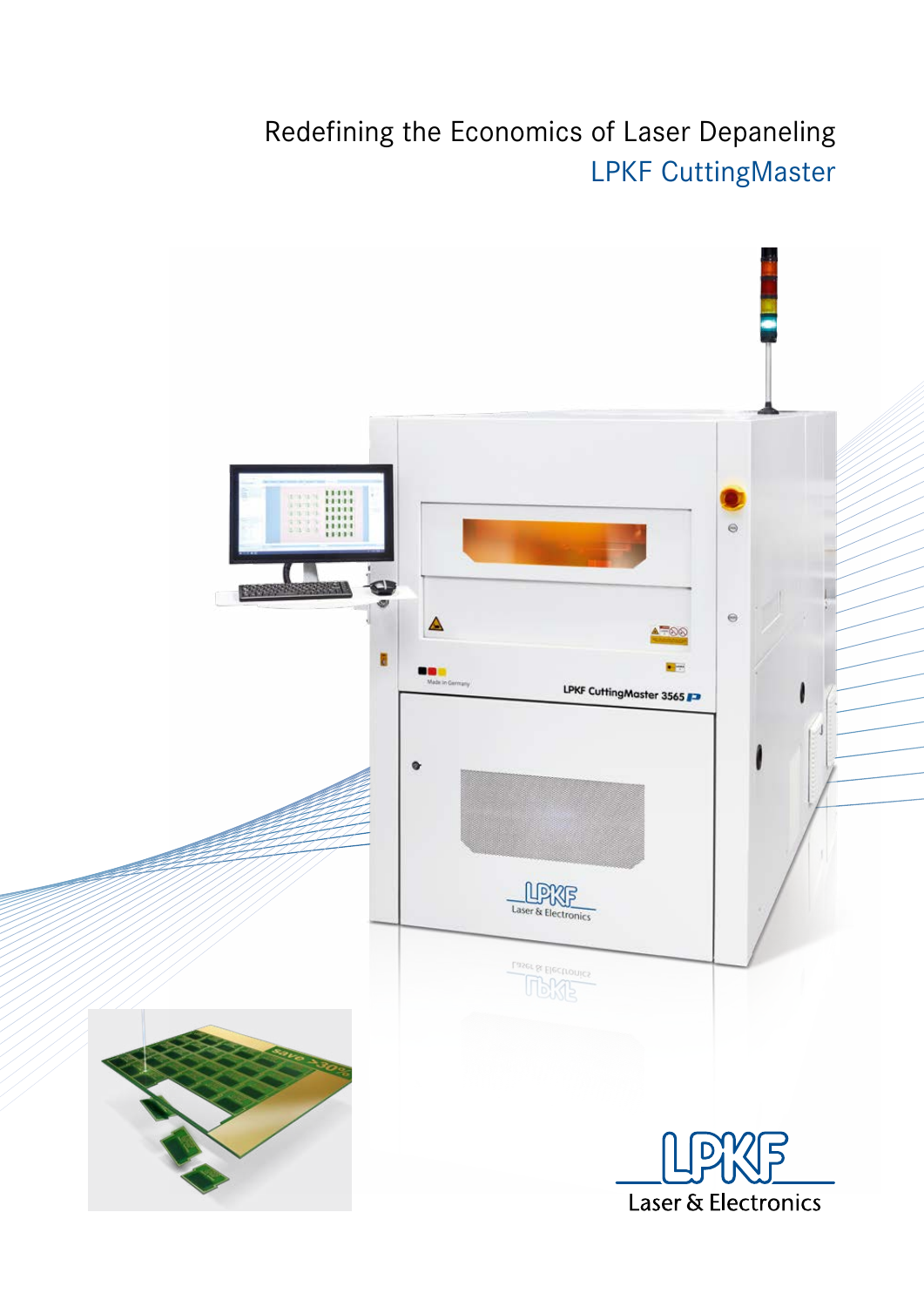### Benefits for Depaneling

Outstanding Precision, High Performance, Best Cutting Quality

The LPKF CuttingMaster family is a range of specialized machines for cutting/depaneling of various materials. Available with different laser sources, power and sizes, the systems are optimally suitable for nearly every depaneling task. Minimize stress, maximize yield.

LPKF Cutting Master 3565

**Accurate:** The synergy of high-quality hardware and specially developed, technically perfected software ensures precision and high production throughput.

**Cost-efficient:** By using CuttingMaster, you will get highest CleanCut quality laser cutting in the price range of conventional depaneling processes.

**Clean:** Throughout the entire process: Applicationspecific configuration of the laser process guarantees clean cutting edges; and the effective exhaust unit ensures that the surfaces will stay contamination free.

**Reliable:** The LPKF technologies in the CuttingMaster Systems are proven for highly-demanding industrial sectors like automotive, medical technology, and consumer electronics, and they are suitable for 24/7 production.

**Versatile:** Materials ranging from rigid to flexible may be processed; different handling versions with fixture or vacuum table solutions are available – whether as a standalone or inline solution.

**Fast:** Continuous process optimization and a high level of machine performance ensure fast processing.

**Automated:** The grade of automation of the manufacturing process may be chosen by request.

**Material Saving:** Stress-free, non-contact material processing and cutting channels with only few µm enable a more efficient use of materials.

**Optimum Service:** Worldwide premium customer support.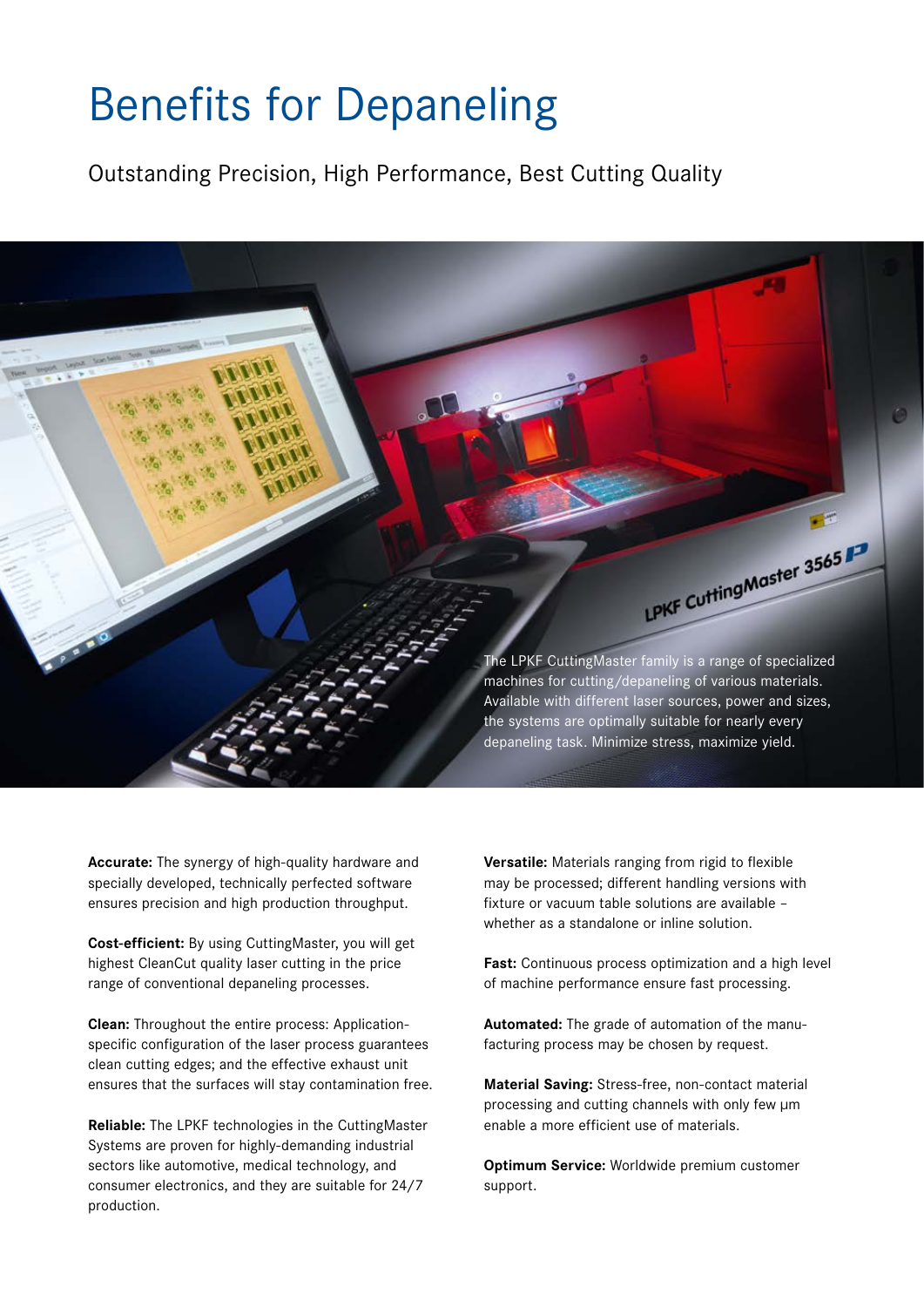## LPKF CleanCut Laser Technology

Stress-Free, Clean Cutting of Rigid and Flexible PCBs



#### **Why Laser Depaneling?**

Laser depaneling has numerous advantages compared to conventional depaneling processes: Thanks to contactless processing, it is a stress-free method for the workpiece. The surrounding material is not affected, and cutting edges can be made directly next to components. This increases the packing density and saves material, especially in the case of full cuts.

The laser produces very narrow cutting channels – with extreme precision. It can process a wide variety of flexible and rigid materials. The digital, softwarebased and laser-beam-guided process allows for a largely free geometry of the cuts.

Furthermore, the laser – a tool that uses light – has no wear. This saves on costs for consumables and conversion times. LPKF laser systems are designed for 24/7 production. They are perfectly suited to sensitive applications such as those in medical technology, the automotive sector, and consumer electronics.

The cuts produced using the LPKF CleanCut method are impressive because of their outstanding precision and technical cleanliness. Milling dust, carbonization or other contamination is a thing of the past. The result: maximum reliability of the PCBs produced.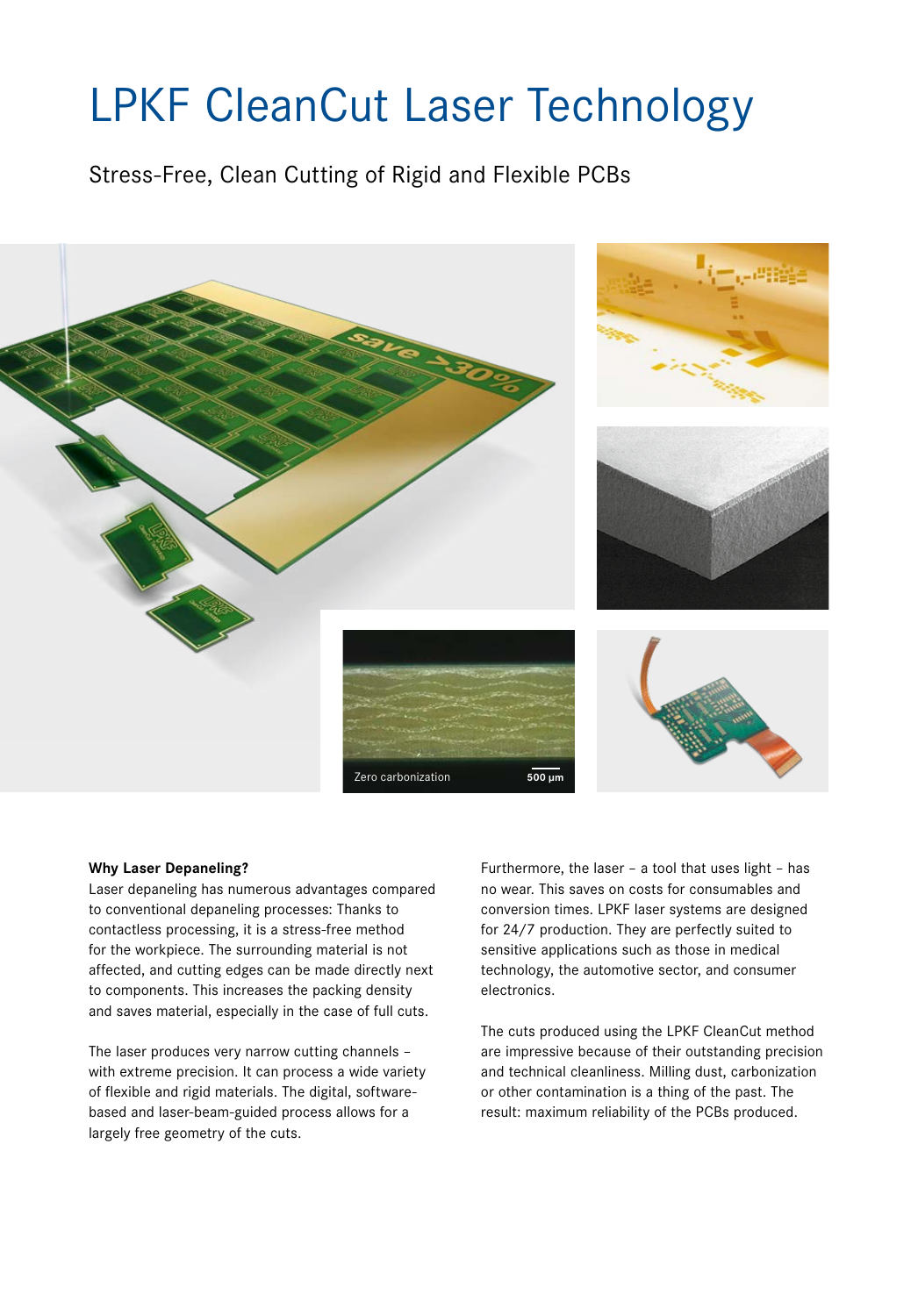# LPKF CuttingMaster Systems

The Optimum Machine for Every Depaneling Application

### **LPKF CuttingMaster 2000 – The Most Cost-Effective Laser Depaneling System**

The CuttingMaster Series 2000 is characterized by a very compact footprint to save space on the production floor. Available with CleanCut Technology, which guarantees technically clean cutting edges.

The CuttingMaster 2000 series is considered to be a high-throughput workhorse at a very reasonable price. LPKF CuttingMaster levels-out the former cost advantage that mechanical routers used to have. Using these LPKF Systems for depaneling tasks, the result is superior quality at a comparable investment to mechanical methods.

**1000 µm 1000 µm**

Cut edges of milled (left) and laser-cut (right) FR4 material. Clearly visible: After the milling process, the edge shows open structures with chipping; laser cutting produces a closed surface.

- Optimized price-performance ratio
- CleanCut Technology
- Compact system



| <b>LPKF CuttingMaster</b>                 | 2000 P                                                        | <b>2000 Ci</b>           |
|-------------------------------------------|---------------------------------------------------------------|--------------------------|
| Max. working area $(X \times Y)$          | 350 mm x 350 mm                                               | $350$ mm $\times$ 250 mm |
| Positioning accuracy                      | $\pm 25 \mu m$                                                |                          |
| Diameter of focused laser beam            | $<$ 20 $\mu$ m                                                |                          |
| System dimensions $(W \times H \times D)$ | 875 mm x 1510 mm x 1125 mm*                                   |                          |
| Weight                                    | 450 kg                                                        |                          |
| <b>Optional features</b>                  | PinTable, production fixture, MES connection, SMEMA interface |                          |

\*Height incl. status light: 2070 mm

| Laser power | Wavelength     | <b>Pulse duration</b> | 2000 series | <b>CleanCut</b>          |
|-------------|----------------|-----------------------|-------------|--------------------------|
| 15 W        | 355 nm (UV)    | nano second           | 2115        | $\overline{\phantom{0}}$ |
| 27 W        | 355 nm (UV)    | nano second           | 2127        |                          |
| 32 W        | 532 nm (green) | nano second           | 2232        |                          |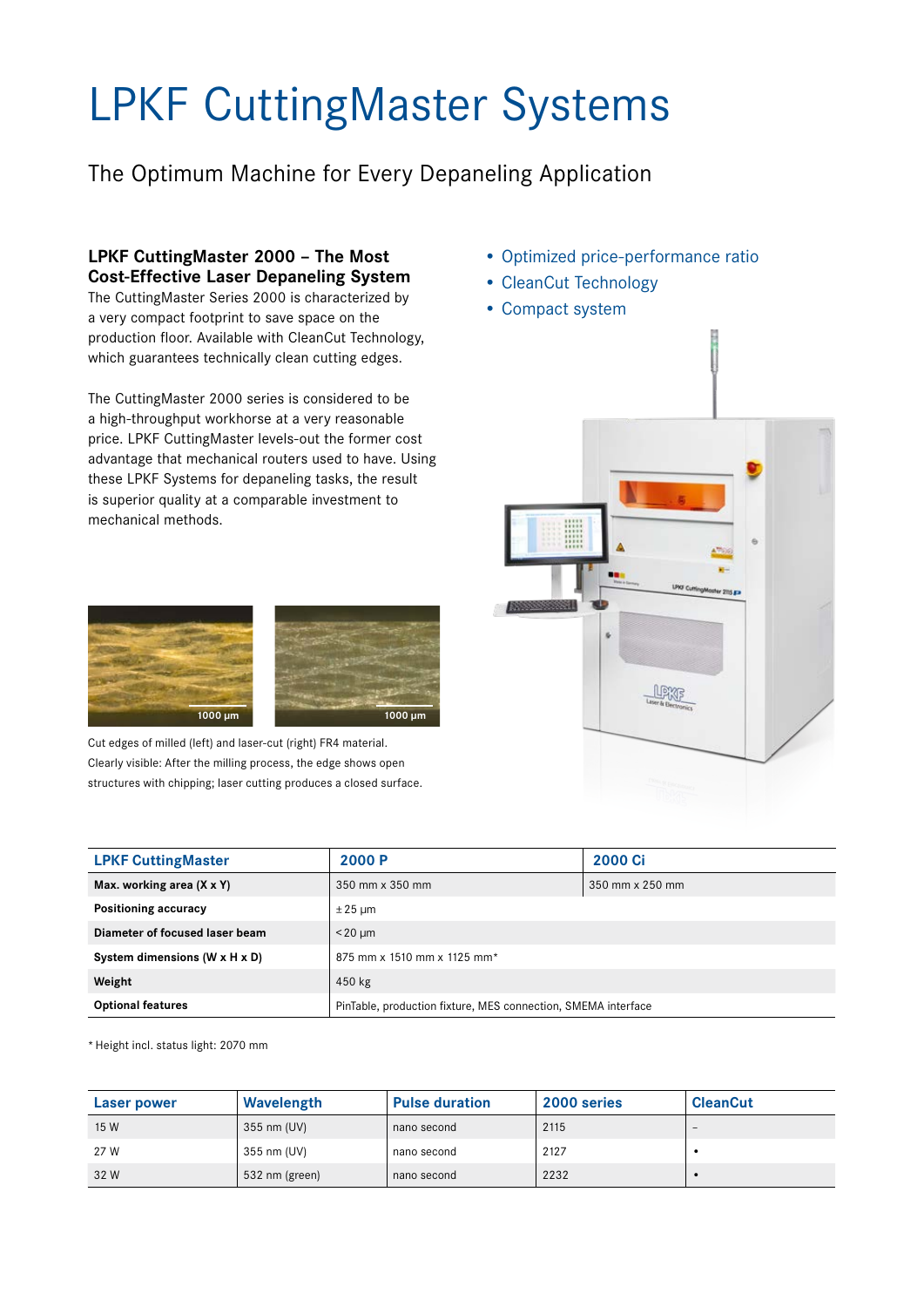#### **LPKF CuttingMaster 3000 – The Most Precise Laser Depaneling System**

The CuttingMaster 3000 series systems are equipped with linear drives. This ensures very high positioning accuracy and thus better performance. The working range is larger compared to the 2000 series.

The ability to integrate a wide range of different laser sources with different wavelengths and pulse durations in the nano and picosecond range allows systems for very different applications and materials to be used.

The CuttingMaster 3000 can also be used for drilling applications. The sturdy granite table of this series guarantees dependable precision.



Integration into production lines: CuttingMaster Ci versions

- Larger working area
- Highest accuracy
- CleanCut Technology
- Flexible system



| <b>LPKF CuttingMaster</b>                 | 3000 P                                                        | 3000 Ci         |
|-------------------------------------------|---------------------------------------------------------------|-----------------|
| Max. working area (X x Y)                 | 500 mm x 350 mm                                               | 460 mm x 305 mm |
| Positioning accuracy                      | $\pm 20 \mu m$                                                |                 |
| Diameter of focused laser beam            | $<$ 20 $\mu$ m                                                |                 |
| System dimensions $(W \times H \times D)$ | 1050 mm x 1500 mm x 2000 mm*                                  |                 |
| Weight                                    | 1300 kg                                                       |                 |
| <b>Optional features</b>                  | PinTable, production fixture, MES connection, SMEMA interface |                 |

\*Height incl. status light: 2120 mm

| Laser power | Wavelength     | <b>Pulse duration</b> | 3000 series | <b>CleanCut</b> |
|-------------|----------------|-----------------------|-------------|-----------------|
| 27 W        | 355 nm (UV)    | nano second           | 3127        |                 |
| 36 W        | 532 nm (green) | nano second           | 3236        |                 |
| 65 W        | 532 nm (green) | pico second           | 3565        |                 |